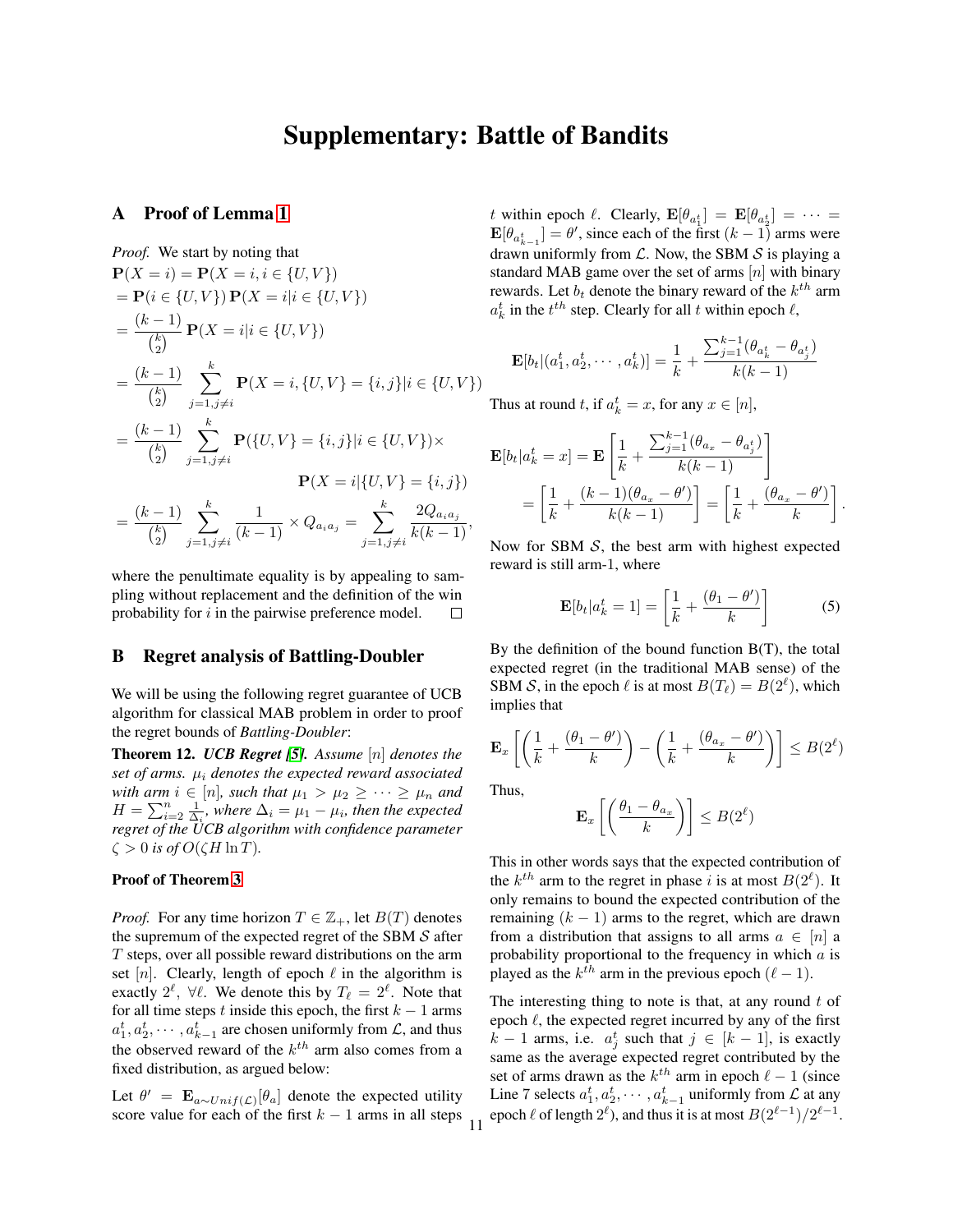Hence the total expected regret incurred by any of the first  $k-1$  arms,  $a_j^t$ ,  $j \in [k-1]$  in epoch  $\ell$  is bounded by  $2^{\ell}(B(2^{\ell-1})/2^{\ell-1}) = 2B(2^{\ell-1})$ . Since any finite time horizon of T can be uniquely decomposed as  $2 + 4 +$  $8 + \cdots + 2^{s} + Z$ , for some integer  $s \ge 1$  and  $0 \le$  $Z \leq 2^{s+1} - 1$ . Thus the total expected regret of Battling-Doubler is given by the following function of  $T$ :

$$
\frac{k-1}{k} + 3(k-1)\big(B(2) + B(2^2) + \dots + B(2^s) + B(Z)\big) \tag{6}
$$

Now by our assumption,  $B(t) = O(\ln t)^{\beta}$ , for any  $t \in \mathbb{Z}_+$ , the theorem claim follows by simplifying and bounding the above expression.  $\Box$ 

**Proof of corollary 4** Note that if the SBM  $S$  in Battling-Doubler is UCB that operates on the set of  $n$  arms, with expected reward of arm  $i \in [n]$  being  $\left(\frac{1}{k} + \frac{(\theta_1 - \theta')}{k}\right)$  $\frac{-\theta'}{k}\bigg)$ (from equation [5\)](#page-0-0). Thus for SBM  $S$ , the complexity of the total gap of the suboptimal arms become  $\sum_{i=2}^{n} \frac{1}{\Delta_i} = kH$ . Now from Theorem [12,](#page-0-1) we have that  $B(t) = O(\zeta kH \ln t)$ for any  $t \in \mathbb{Z}_+$ . Thus we get

$$
\mathbf{E}[R_T] = \mathbf{E} \left[ \sum_{t=1}^T \left( \frac{\sum_{j \in S_t} (\theta_1 - \theta_j)}{2k} \right) \right]
$$
  
\n
$$
\leq \frac{1}{2k} \left( \frac{k-1}{k} + 3(k-1)(B(2) + B(2^2) + \cdots + B(2^s) + B(Z)) \right)
$$
  
\n
$$
\leq \frac{1}{2k} \left( O(\zeta k^2 H \ln^2 T) \right) = \left( O(\zeta k H \ln^2 T) \right).
$$

Proof of Corollary 5 The claim simply follows from the above theorem and the fact that the worst possible gap for UCB algorithm can be at most  $\Delta = O(\sqrt{\frac{n \ln T}{T}})$ , as argued in [18] or [14] (see Corollary 1.1). The claim now follows by substituting  $H = (n-1)\frac{1}{\Delta} = O(\sqrt{\frac{nT}{\ln T}})$  in Corollary 4.

## C Regret analysis of Battling-MultiSBM

#### Proof of Theorem 6.

*Proof.* We start by noting that in Battling-MultiSBM, only one SBM advances at each round. Denote by  $\rho_r(t)$ the total number of times  $S_x$  was advanced after t iterations of the algorithm, for any arm  $x \in [n]$ .

Then at any round t where x is played as the  $(k-1)$ <sup>th</sup> arm,  $S<sub>x</sub>$  internally sees a world in which the rewards are binary, and the expected reward of any arm  $a \in [n]$  is exactly

 $\frac{1}{k}$  +  $\sum_{j=1}^{k-1} (\theta_a-\theta_{a_j^t})$  $\frac{1}{k(k-1)}$  =  $\frac{1}{k}$  +  $\sum_{j=t-k+1}^{t-1} \left( \theta_a - \theta_{a_k^j} \right)$  $\frac{u_{k}^{k}}{k(k-1)}$  (from (2) and Line 5 of Battling-MultiSBM). Note that for all SBMs  $\mathcal{S}_y, y \in [n]$ , the best arm (the one with highest expected reward) to play is arm 1. Thus at round  $t$ , the reward corresponding to the best arm is  $\frac{1}{k}$  +  $\frac{\sum_{j=t-k+1}^{t-1} (\theta_1 - \theta_{a_k^j})}{\sum_{j=t-k+1}^{t-1} (\theta_1 - \theta_{a_k^j})}$  $\frac{a_k}{k(k-1)}$ . Now it is easy to see that for all SBMs  $S(y)$ ,  $y \in [n]$ , the suboptimalities of the arms are the same: the suboptimality (regret) associated to a is  $\frac{(\theta_1 - \theta_a)}{k}$  $\frac{a}{k}$ , for all arm  $a \in [n]$ .

Following is the key observation in this proof, the total regret incurred by Battling-MultiSBM can be written as:

<span id="page-1-0"></span>
$$
R_{T} = \sum_{t=1}^{T} \left( \frac{\sum_{j \in S_{t}} (\theta_{1} - \theta_{j})}{k} \right)
$$
  
\n
$$
= \sum_{t=1}^{T} \left( \frac{\sum_{j=1}^{k} (\theta_{1} - \theta_{a_{j}^{t}})}{k} \right)
$$
  
\n
$$
= \frac{(\theta_{1} - \theta_{a_{2}^{0}})}{k} + 2 \frac{(\theta_{1} - \theta_{a_{3}^{0}})}{k} + \cdots
$$
  
\n
$$
+ (k-1) \frac{(\theta_{1} - \theta_{a_{k}^{0}})}{k} + k \sum_{t=1}^{T-k+1} \frac{(\theta_{1} - \theta_{a_{k}^{t}})}{k}
$$
  
\n
$$
+ (k-1) \frac{(\theta_{1} - \theta_{a_{k}^{T-k+2}})}{k} + (k-2) \frac{(\theta_{1} - \theta_{a_{k}^{T-k+3}})}{k}
$$
  
\n
$$
+ \cdots + \frac{(\theta_{1} - \theta_{a_{k}^{t}})}{k}
$$
  
\n
$$
\leq k \sum_{t=1}^{T} \frac{(\theta_{1} - \theta_{a_{k}^{t}})}{k} + (k - 1) \qquad (7)
$$
  
\n
$$
\left(\text{as, } \max_{a \in [n]} (\theta_{1} - \theta_{a}) \leq 1\right)
$$

This essentially conveys that bounding the above regret is equivalent to bounding regret of each SBM  $S_y$ ,  $y \in [k]$ . In other words, this equivalently says that any suboptimal SBM  $S_y$ ,  $y \in [n] \setminus \{1\}$  can not be played to many times, and any SBM can not play a suboptimal arm  $a \in [n] \setminus \{1\}$ too many times. The rest of the proof justifies the above claim.

Let us denote by  $\rho_x$ , the total number of times SBM  $\mathcal{S}_x$ is called, clearly  $\rho_x = \sum_{t=1}^{T-1} \mathbf{1}(a_{k-1}^t \text{ outputs } x)$  and by  $\rho_{xy}$  the total number of times SBM  $S_x$  played arm y, i.e.  $\rho_{xy} = \sum_{t=1}^{T-1} \mathbf{1}(a_{k-1}^t = x \text{ and } a_k^t = y).$ 

We also denote by  $R_x(T)$ We also denote by  $R_x(T') = \frac{1}{k} \sum_{\{t \mid \rho_x \leq T', \ a_{k-1}^t = x\}} (\theta_1 - \theta_x)$ , the regret incurred due to advancing SBM  $S_x$ , till time  $T'$ . In words, this is the contribution of the  $k^{th}$  bandit choices to the regret at all times  $t$  for which the  $(12)^{(k-1)}$  arm is chosen to be x, and  $S_x$ 's internal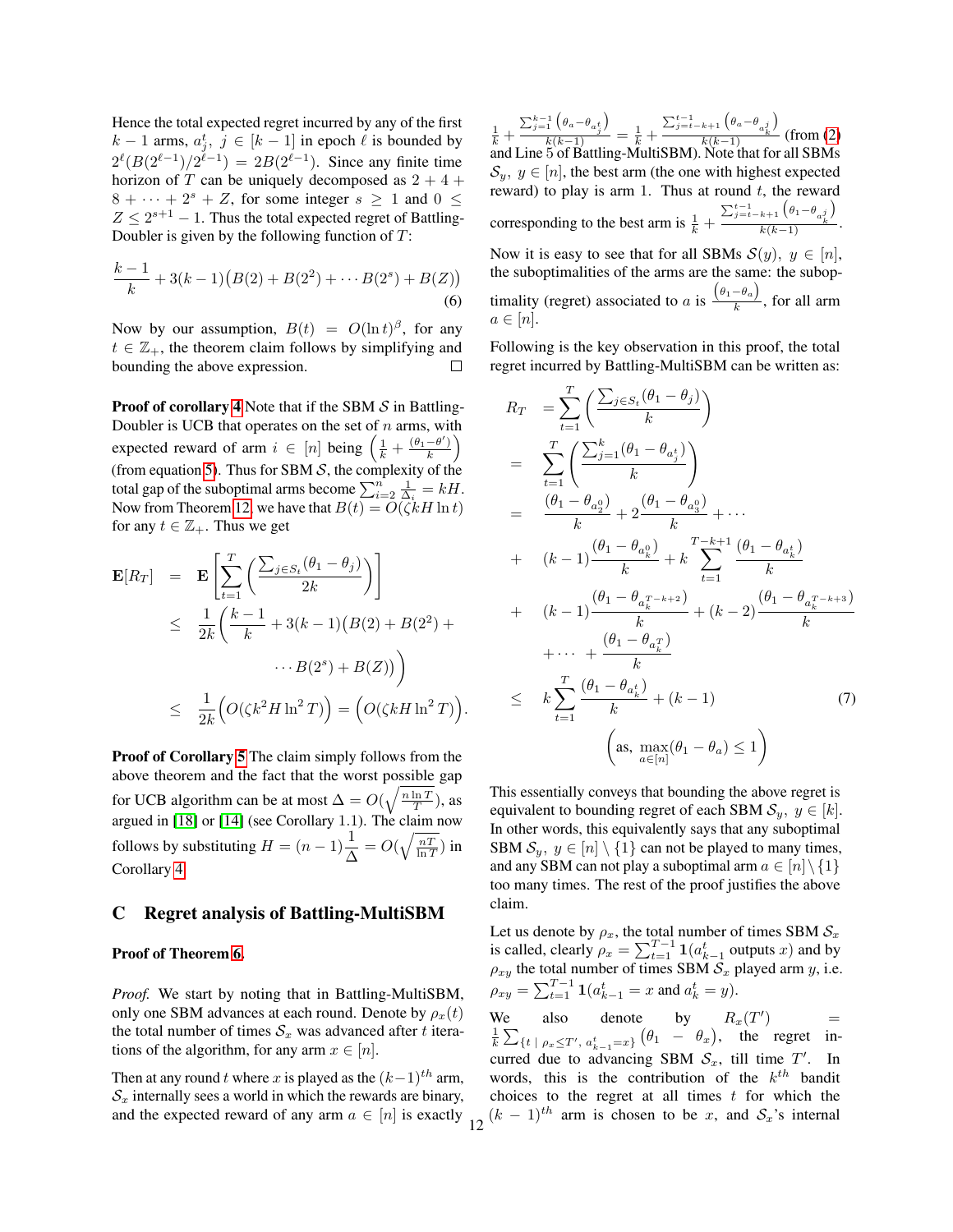counter has not surpassed  $T'$ . Similarly we denote by  $R_{xy}(T')=\frac{1}{k}\sum_{\{t\; |\; \rho_x\leq T',\; a_{k-1}^t=x,\; a_k^t=y\}}\big(\theta_1-\theta_y\big)$  the regret incurred due to SBM  $S_x$  for playing the arm  $y \in [n]$ , upto time T'. Clearly  $R_{xy}(T') = \rho_{xy}(T') \frac{\Delta_y}{k}$ .

From equation [7](#page-1-0) it is now easy to see that, in order to bound the expected regret  $R_T$ , it suffices to bound the expressions  $\mathbf{E}[R_{xy}(\rho_x(T))], \forall x, y \in [n].$ 

Note that here we assume that each SBM policy used in Battling-MultiSBM is  $\alpha$ -robust which would be crucially used in the proof. The main insight is to exploit the fact that due to  $\alpha$ -robustness of the SBMs used,  $\rho_x(T)$ is order of  $\ln T$  for any suboptimal x. We begin with the observation that for any fixed  $x, y \in [n]$ , (x being a suboptimal arm), if we choose  $\alpha > 2$ , and  $s \ge 4\alpha$ , from the  $\alpha$ -robustness property of the SBM we get,

<span id="page-2-0"></span>
$$
\mathbf{P}\left[R_{xy}(T) \geq \frac{(s \ln T)}{\Delta_y}\right] \n= \mathbf{P}\left[R_{xy}(T) \geq \frac{((s/k)\ln T)}{(\Delta_y)/k}\right] \n= \mathbf{P}\left[\rho_{xy} \geq \frac{((s/k)\ln T)}{((\Delta_y)/k)^2}\right] \n\leq \frac{2}{\alpha} \left[\frac{((s/k)\ln T)}{((\Delta_y)/k)^2}\right]^{-\alpha} \n= \frac{2}{\alpha} \left[\frac{((sk)\ln T)}{((\Delta_y))^2}\right]^{-\alpha} \n\leq (sk \ln T)^{-\alpha}, \quad (8)
$$

where the last inequality follows due to the fact that  $\Delta_y \leq$  $1, \forall y \in [n]$  and  $\alpha \geq 2$ . Then under the same assumption on  $s$  and  $x, y$ , using union bound we get,

$$
\mathbf{P}\left[\exists p \in \{0, \dots, \lceil \ln \ln T \rceil\} : R_{xy}(e^{e^p}) \ge sp/\Delta_y \right] \le 2s^{-\alpha}
$$

We now bound the quantity  $\rho_x(T)$  for any non-optimal fixed x using the fact that all  $z \in [n]$  satisfy  $\rho_z(T) \leq T$ , and any SBM  $S_x$  is advanced in an iteration only if x was the  $k^{th}$  bandit arm in the previous round. Thus we have that for all suboptimal  $x \in [n] \setminus \{1\},\$ 

<span id="page-2-1"></span>
$$
\mathbf{P}[\rho_x(T) \ge (sn \ln T)/\Delta_x^2]
$$
\n
$$
= \mathbf{P} \left[ \sum_{z \in [n]} \rho_{zx}(T) \ge (sn \ln T)/\Delta_x^2 \right]
$$
\n
$$
\le \sum_{z \in [n]} \mathbf{P} \left[ R_{zx}(T) \ge \frac{\left( \frac{s}{k} \ln T \right)}{\Delta_x} \right]
$$
\n
$$
\le n(s \ln T)^{-\alpha}, \tag{9}
$$

where the rightmost inequality is by union bound and [\(8\)](#page-2-0). Now fix some  $x, y \in [n]$ , such that is x suboptimal. The last two inequalities give rise to a random variable  $Z$ defined as the minimal scalar for which we have for all  $T' \in [e, e^e, e^{e^2}, \cdots, e^{e^{\lceil \ln \ln T \rceil}}],$ 

$$
\rho_x(T) \le \frac{Z n \ln T}{\Delta_x^2}, \text{ and } R_{xy}(T') \le \frac{Z \ln T'}{\Delta_y}
$$

<span id="page-2-2"></span>.

By [\(8\)](#page-2-0) and [\(9\)](#page-2-1), we have that for all  $s \geq 4k\alpha$ ,  $P[Z \geq$  $s \leq 2s^{-\alpha} + n(s \ln T)^{-\alpha}$ . Also, conditioned on the event that  $\{Z \leq s\}$ , we have  $R_{xy}(\rho_x(T)) \leq R_{xy}^s :=$  $se\ln((sn\ln T)/\Delta_x^2)$  $\frac{i \ln T / \Delta_x^2}{\Delta_y}$  =  $(se\Delta_y^{-1}(\ln \ln T + \ln n + \ln s (2 \ln \Delta_x)$ ). Combining above we get,

$$
\mathbf{E}[R_{xy}(\rho_x(T))]
$$
  
=  $O(R_{xy}^{8\alpha-1} + \sum_{i=1}^{\infty} R_{xy}^{8\alpha+i}$   
 $(2(4k\alpha+i)^{-\alpha} + n((4k\alpha+i)\ln T)^{-\alpha}).$ 

Now since  $\alpha = \max\{3, 2 + \frac{\ln n}{\ln \ln T}\}\$ , it can be verified that the last expression converges to  $O(R_{xy}^{8\alpha})$ , hence

$$
\mathbf{E}[R_{xy}(\rho_x(T))] = O(\alpha \Delta_y^{-1} (\ln \ln T + \ln n - 2 \ln \Delta_x)).
$$
\n(10)

Combining above and using [\(7\)](#page-1-0) we get, the total expected regret  $\mathbf{E}[R_T]$  is at most  $(k-1+k\mathbf{E}[R_1(\rho_1(T))+$  $\sum_{x,y\in[n]\setminus\{1\}} R_{xy}(\rho_x(T))]$ ). The desired regret bound now follows from [\(10\)](#page-2-2).  $\Box$ 

Proof of Corollary 7 Similar to the case of *Battling-Doubler* (Corollary 5), the current claim simply follows from the regret guarantee of *Battling-MultiSBM* and the fact that the worst case gap can be at most  $O(\sqrt{\frac{n \ln T}{T}})$ , as argued in [18] or [14] (see Corollary 1.1). The claim now follows by substituting  $H = (n-1)\frac{1}{\Delta} = O(\sqrt{\frac{nT}{\ln T}})$  in Theorem 6.

## D Regret analysis of Battling-Duel

#### Proof of Theorem 8

*Proof.* Without loss of generality we will assume that the Condorcet arm  $a^* = 1$  throughout the proof.

Our goal is to analyse the regret of Battling-Duel in terms of its underlying dueling bandit algorithm. Considering  $Q'$  to be the pairwise preference matrix perceived by dueling bandit algorithm  $D$ , i.e. upon playing any pair of item  $(x_t, y_t) \in [n] \times [n]$ , it receives feedback according to the pairwise preference  $P(x_t \text{ beats } y_t) = Q'_{x_t, y_t}$ , we 13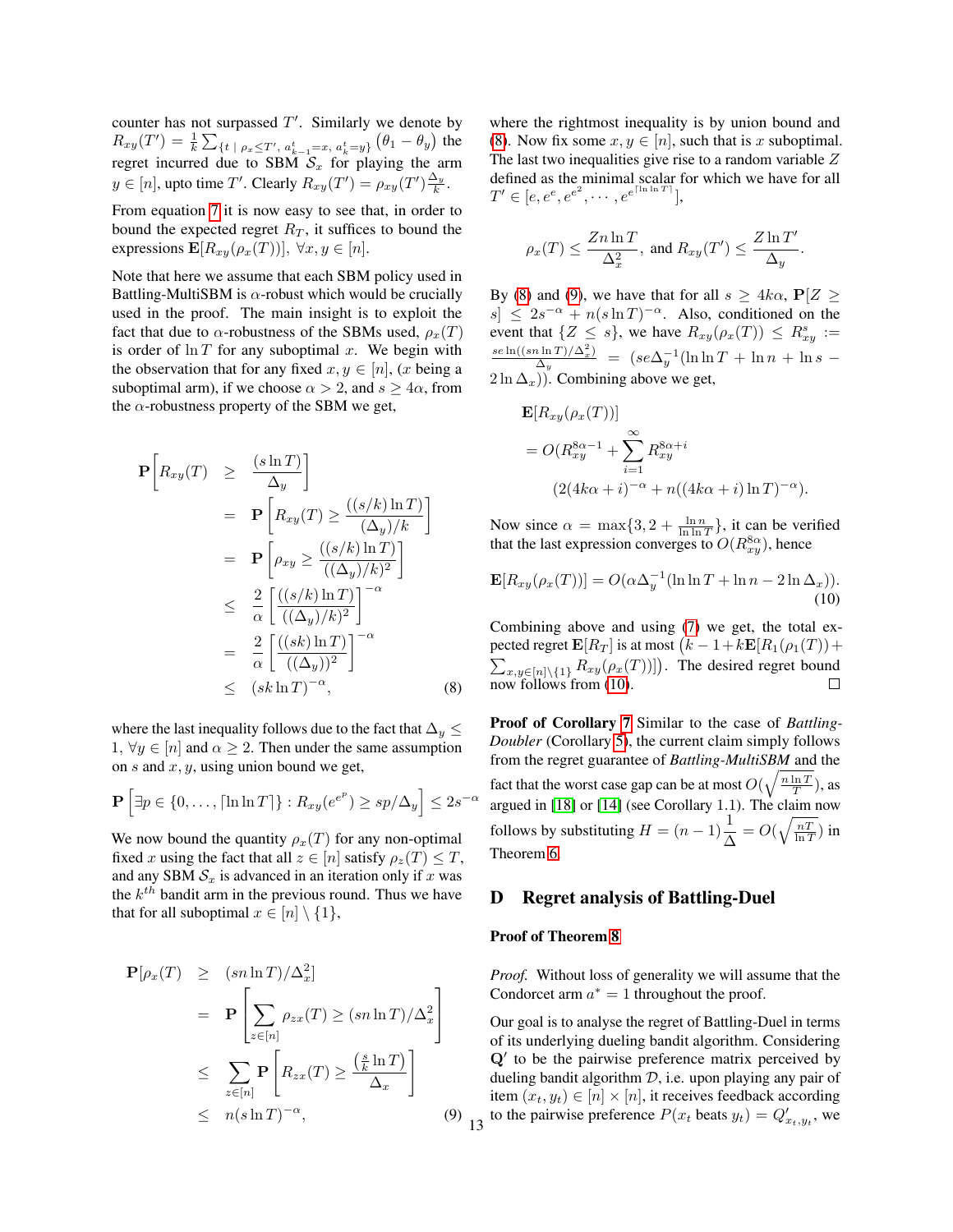know that the regret seen by the underlying dueling bandit algorithm is given by  $R_T^{DB} = \sum_{t=1}^T$  $Q'_{1,x_t} + Q'_{1,y_t} - 1$  $\frac{Q_{2, y_t}}{2}$ . We now start by analysing the relation between  $\mathbf{\bar{Q}}'$  and  $\mathbf{Q}$ .

**Case 1.**  $k$  is even. This is the easy case, since note that at any round t both  $x_t$  and  $y_t$  are replicated exactly for  $\frac{k}{2}$ times. Thus at any round t:

$$
Q'(x_t, y_t) = \sum_{i=1}^{k/2} P(i|S_t)
$$
  
= 
$$
\left(\frac{k}{2}\right) 2 \frac{\left(\frac{k}{2} - 1\right) Q_{x_t, x_t} + \left(\frac{k}{2}\right) Q_{x_t, y_t}}{k(k-1)}
$$
  
= 
$$
\frac{k}{2(k-1)} Q_{x_t, y_t} + \frac{1}{4} \frac{(k-2)}{(k-1)},
$$

where the second equality follows from the definition of *pairwise-subset choice model* (see Lemma 1 for details) and the last equality follows from the fact that  $Q_{i,i} =$  $\frac{1}{2}$ ,  $\forall i \in [n]$ . Similarly we get,

$$
Q'(y_t, x_t) = \sum_{l = \frac{k}{2} + 1}^{k} P(l|S_t)
$$
  
= 
$$
\left(\frac{k}{2}\right) 2 \frac{\left(\frac{k}{2} - 1\right) Q_{y_t, y_t} + \left(\frac{k}{2}\right) Q_{y_t, x_t}}{k(k - 1)}
$$
  
= 
$$
\frac{k}{2(k - 1)} Q_{y_t, x_t} + \frac{1}{4} \frac{(k - 2)}{(k - 1)}.
$$

Note the above expressions hold true for any pair of items  $(x_t, y_t) \in [n] \times [n]$ . Also, its also worth noting that indeed these give  $Q'_{i,j} + Q'_{j,i} = 1$ , and  $Q'_{i,i} = \frac{1}{2}$ ,  $\forall i, j \in [n]$ . Thus for any pair of items  $(i, j)$ , we have

$$
Q'_{i,j} = \frac{k}{2(k-1)}Q_{i,j} + \frac{1}{4}\frac{(k-2)}{(k-1)}.\tag{11}
$$

Now let us analyse the instantaneous regret of Battling-Duel at round t,  $r_t^{BB}(BD)$ ; using our definition of regret as defined in (3), gives:

$$
r_t^{BB}(BD) = \frac{1}{k} \sum_{j \in S_t} \left( Q_{1,j} - \frac{1}{2} \right)
$$
  
= 
$$
\frac{1}{k} \sum_{j \in S_t} (Q_{1,j}) - \frac{1}{2}
$$
  
= 
$$
\frac{1}{k} \left( \frac{k}{2} (Q_{1,x_t} + Q_{1,x_t}) \right) - \frac{1}{2}
$$
  
= 
$$
\frac{2(k-1)}{k} \left( \frac{(Q'_{1,x_t} - \frac{1}{2}) + (Q'_{1,y_t} - \frac{1}{2})}{2} \right)
$$

$$
= \frac{2(k-1)}{k} r_t^{DB}(\mathcal{D}),
$$

where the second last equality follows from Equation [11.](#page-3-0) Thus summing over  $t = 1, 2, \dots T$ , the cumulative regret of *Battling-Duel (BD)* over T rounds become:

$$
R_T^{BB}(BD) = \sum_{t=1}^T r_t^{BB}(BD)
$$

$$
= \frac{2(k-1)}{k} \sum_{t=1}^T (r_t^{DB}(\mathcal{D}))
$$

$$
= \frac{2(k-1)}{k} R_T^{DB}(\mathcal{D}),
$$

and the claim follows. Now let us consider the case when  $k$  is odd.

### Case 2. k is odd.

Note that, similar to the case before, we again have that at any round t,

$$
Q'(x_t, y_t) = \frac{1}{2} \sum_{i=1}^{(k-1)/2} P(i|S_t) + \frac{1}{2} \sum_{i=1}^{(k+1)/2} P(i|S_t)
$$
  
= 
$$
\left(\frac{k-1}{2}\right) \left(\frac{1}{2} \frac{\left(\frac{k-1}{2} - 1\right) Q_{x_t, x_t} + \left(\frac{k+1}{2}\right) Q_{x_t, y_t}}{k(k-1)/2}\right)
$$
  
+ 
$$
\left(\frac{k+1}{2}\right) \left(\frac{1}{2} \frac{\left(\frac{k+1}{2} - 1\right) Q_{x_t, x_t} + \left(\frac{k-1}{2}\right) Q_{x_t, y_t}}{k(k-1)/2}\right)
$$
  
= 
$$
\frac{k+1}{2k} Q_{x_t, y_t} + \frac{k-1}{4k}
$$

<span id="page-3-0"></span>Similarly one can show that  $Q'_{y_t, x_t} = \frac{k+1}{2k} Q_{y_t, x_t} + \frac{k-1}{4k}$ . It is easy to verify that as desired  $Q'_{x_t,y_t} + Q'_{y_t,x_t} = 1$ . Furthermore above relation also gives that

<span id="page-3-1"></span>
$$
Q_{x_t,y_t} - \frac{1}{2} = \frac{2k}{k+1} \Big( Q'_{x_t,y_t} - \frac{1}{2} \Big). \tag{12}
$$

Then similar to Case 1, analysing the instantaneous regret of Battling-Duel at round t,  $r_t^{BB}(BD)$ ; using our definition of regret as defined in (3), gives:

$$
r_t^{BB}(BD) = \frac{1}{k} \sum_{j \in S_t} \left( Q_{1,j} - \frac{1}{2} \right)
$$

$$
= \frac{1}{k} \sum_{j \in S_t} (Q_{1,j}) - \frac{1}{2}
$$

14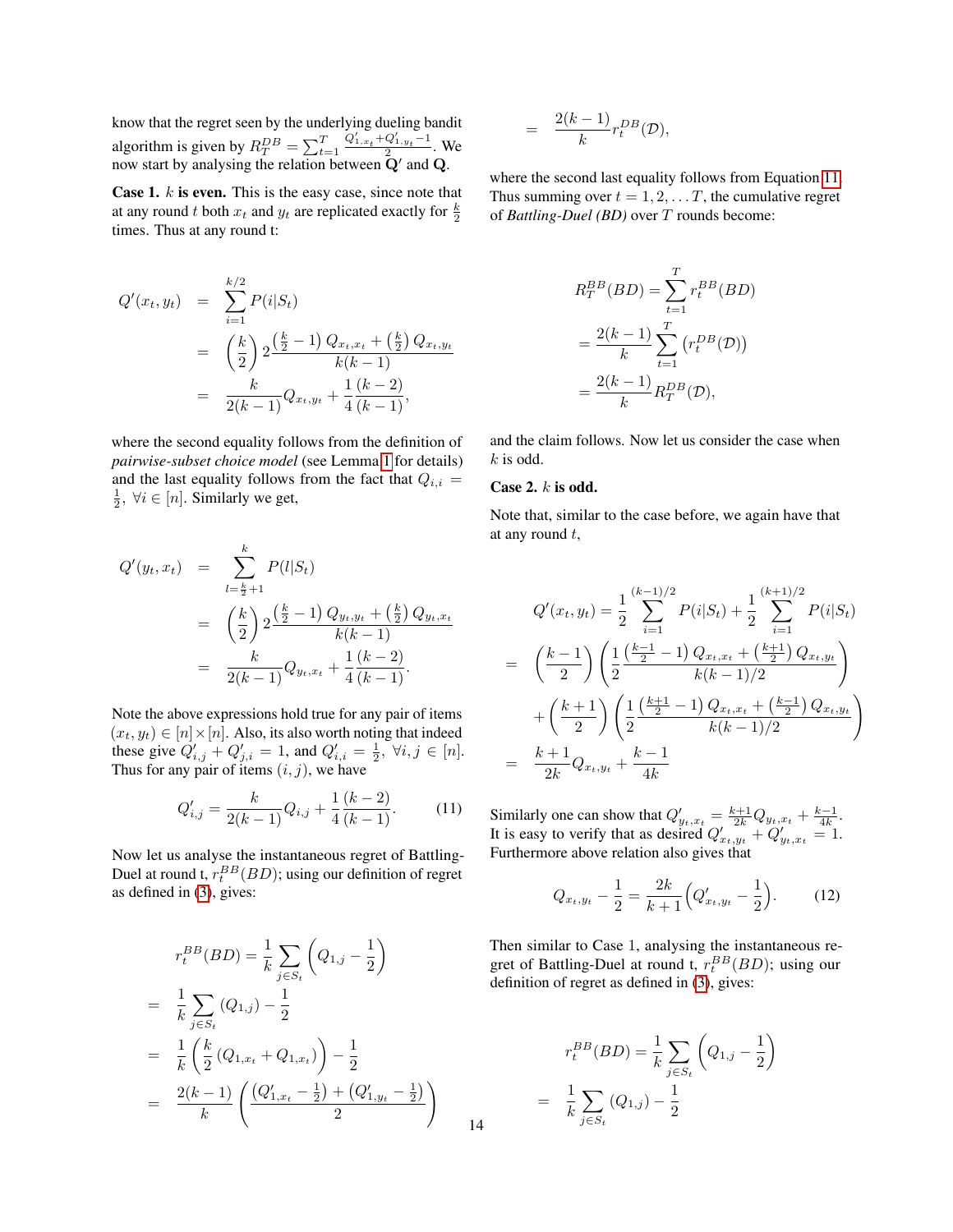$$
= \frac{1}{k} \left( \frac{1}{2} \left( \frac{k-1}{2} Q_{1,x_t} + \frac{k+1}{2} Q_{1,y_t} \right) + \frac{1}{2} \left( \frac{k+1}{2} Q_{1,x_t} + \frac{k-1}{2} Q_{1,y_t} \right) \right) - \frac{1}{2}
$$

$$
= \frac{(Q_{1,x_t} - \frac{1}{2}) + (Q_{1,y_t} - \frac{1}{2})}{2}
$$

$$
= \frac{2k}{k+1} \frac{(Q'_{1,x_t} - \frac{1}{2}) + (Q'_{1,y_t} - \frac{1}{2})}{2}
$$

$$
= \frac{2k}{k+1} r_t^{DB}(\mathcal{D}),
$$

where the second last equality follows from Equation [12.](#page-3-1) Now summing over  $t = 1, 2, \dots T$ , the cumulative regret of *Battling-Duel (BD)* over T rounds become:

$$
R_T^{BB}(BD) = \sum_{t=1}^T r_t^{BB}(BD)
$$

$$
= \frac{2k}{k+1} \sum_{t=1}^T (r_t^{DB}(D))
$$

$$
= \frac{2k}{k+1} R_T^{DB}(D),
$$

and the claim for Case 2 follows.

## Proof of Corollary 9

*Proof.* The result is immediate from Theorem 8 along with the expected regret guarantee of the RUCB algorithm as derived in Theorem 5 of [24].  $\Box$ 

 $\Box$ 

#### Proof of Corollary 11

*Proof.* The proof immediately follows from Theorem 10 along with the regret lower bound for any DB problem as derived in Theorem 2 of [13]. This is because any smaller regret for  $A_{BB}$  would violate the best achievable regret for DB, which is a logical contradiction.  $\Box$ 

## E Datasets for experiments

#### E.1 Parameters for *linear-subset choice model*

For synthetic experiments with *linear-subset choice model*, we use the following four different utility score vectors  $\theta \in [0, 1]^n$ : 1. *arith* 2. *geom* 3. *g1* and 4. *g3*.

Both *arith* and *geom* utility score vector has  $n = 8$  items, with item 1 as the 'best' (Condorcet) item with highest

score, i.e.  $\theta_1 > \max_{i=2}^8 \theta_i$  and rest of the  $\theta_i$ s are in an arithmetic or geometric progression respectively, as their name suggests. The two score vectors are described in Table [2.](#page-4-0)

|  | arith 0.8 0.7 0.6 0.5 0.4 0.3 0.2 0.1          |  |  |  |
|--|------------------------------------------------|--|--|--|
|  | geom 0.8 0.7 0.512 0.374 0.274 0.2 0.147 0.108 |  |  |  |

<span id="page-4-0"></span>Table 2: Parameters for *linear-subset choice model*

The next two utility score vectors has  $n = 15$  items in each. Similarly as before, item 1 is the Condorcet winner here as well, with  $\theta_1 > \max_{i=2}^8 \theta_i$ . More specifically for *g1*, the individual score vectors are of the form:

$$
\theta_i = \begin{cases} 0.8, & \text{if } i = 1 \\ 0.2, & \forall i \in [15] \setminus \{1\} \end{cases}
$$

For *g3* the individual score vectors are of the form:

$$
\theta_i = \begin{cases} 0.8, & \text{if } i = 1 \\ 0.7, & \forall i \in [8] \setminus \{1\} \\ 0.6, & \text{otherwise} \end{cases}
$$

We also used a bigger version of the *g1* dataset with  $n = 50$  items to run experiments with varying subset size  $k$  as shown in Figure 5 (Section 5.3). The individual score vectors of *g3* are the form:

$$
\theta_i = \begin{cases} 0.8, & \text{if } i = 1 \\ 0.2, & \forall i \in [50] \setminus \{1\} \end{cases}
$$

## E.2 Pairwise preference matrices used in synthetic experiments with *pairwise-subset choice model*

We run experiments on two synthetic preference matrices *arith-pref* and *arxiv-pref* for *pairwise-subset choice model*. The datasets are shown in Table [3](#page-5-0) and [4](#page-5-1) respec- $15$  tively.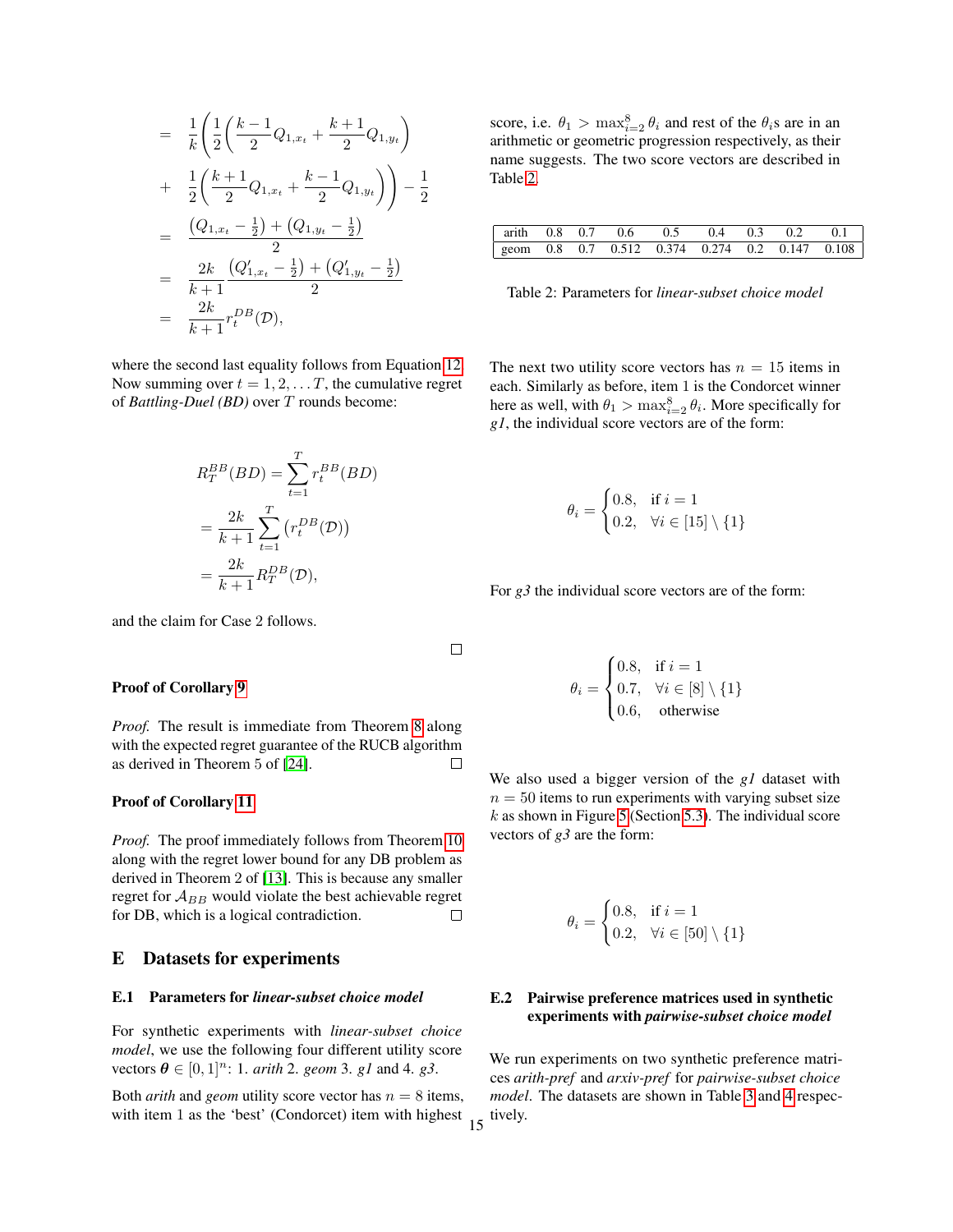#### Arith preference dataset

| 0.5  | 0.55 | 0.6  | 0.65 | 0.7  | 0.75 | 0.8  | 0.85 |
|------|------|------|------|------|------|------|------|
| 0.45 | 0.5  | 0.55 | 0.6  | 0.65 | 0.7  | 0.75 | 0.8  |
| 0.4  | 0.45 | 0.5  | 0.55 | 0.6  | 0.65 | 0.7  | 0.75 |
| 0.35 | 0.4  | 0.45 | 0.5  | 0.55 | 0.6  | 0.65 | 0.7  |
| 0.3  | 0.35 | 0.4  | 0.45 | 0.5  | 0.55 | 0.6  | 0.65 |
| 0.25 | 0.3  | 0.35 | 0.4  | 0.45 | 0.5  | 0.55 | 0.6  |
| 0.2  | 0.25 | 0.3  | 0.35 | 0.4  | 0.45 | 0.5  | 0.55 |
| 0.15 | 0.2  | 0.25 | 0.3  | 0.35 | 0.4  | 0.45 | 0.5  |

<span id="page-5-0"></span>Table 3: arith-pref: Arith preference matrix

#### Arxiv preference dataset

| 0.5  | 0.55 | 0.55 | 0.54 | 0.61 | 0.61 |
|------|------|------|------|------|------|
| 0.45 | 0.5  | 0.55 | 0.55 | 0.58 | 0.6  |
| 0.45 | 0.45 | 0.5  | 0.54 | 0.51 | 0.56 |
| 0.46 | 0.45 | 0.46 | 0.5  | 0.54 | 0.5  |
| 0.39 | 0.42 | 0.49 | 0.46 | 0.5  | 0.51 |
| 0.39 | 0.4  | 0.44 | 0.5  | 0.49 | 0.5  |

Table 4: arxiv-pref: Arxiv preference matrix

## E.3 Pairwise preference matrices used in real world experiments with *pairwise-subset choice model*

#### Hurdy dataset

The Hudry tournament data is a well-studied tournament on 13 items and which actually has a special property of being the smallest tournament dataset for which the Banks and Copeland sets are different as shown in [16]. Although the original dataset does not contain a Condorcet item. Hence we delete three of the 13 items so that the resulting preference matrix contains a Condorcet winner. The preference matrix is shown in Table [5.](#page-6-0)

#### Car dataset

This dataset contains pairwise preferences of 10 cars given by 60 users, where each car has 4 features. From the user preferences, we compute the underlying pairwise preference matrix  $Q$ , where  $Q_{ij}$  is computed by taking the empirical average of number of times a car  $i$  is preferred over item  $j$  by the users. The preference matrix obtained in this way for Car is given in Table [6.](#page-6-1)

### Sushi Dataset

This dataset contains over 100 sushis rated according to their preferences, where each sushi is represented by 7 16

features. Similar to Car, we construct the underlying pairwise preference matrix  $\bf{Q}$  such that  $Q_{ij}$  is computed by taking the empirical average of number of times a sushi type  $i$  is preferred over  $j$ . We further sample 16 sushis out of these 100 such that the underlying preference matrix contains a Condorcet winner. The dataset obtained is given in Table [7.](#page-6-2)

## Tennis dataset

The tennis preference matrix compiles the all-time winloss results of tennis matches among 8 international tennis players as recorded by the Association of Tennis Professionals (ATP). For each pair of players (arms), say  $i$  and j,  $\mathbf{Q}_{ij}$  is set to be the fraction of matches between i and  $j$  that were won by  $i$ . The dataset is adopted from the Tennis data used by [16] which has the item (player) 1 as its Condorcet winner. This resulted pairwise preference matrix is given below in Table [8.](#page-5-2)

<span id="page-5-1"></span>

| 0.5  | 0.53 | 0.67 | 0.53 | 0.57 | 0.83 | 0.55 | 0.73 |
|------|------|------|------|------|------|------|------|
| 0.47 | 0.5  | 0.57 | 0.71 | 0.67 | 0.48 | 0.43 | 0.6  |
| 0.33 | 0.43 | 0.5  | 0.37 | 0.41 | 0.38 | 0.4  | 0.2  |
| 0.47 | 0.29 | 0.63 | 0.5  | 0.71 | 0.52 | 0.17 | 0.14 |
| 0.43 | 0.33 | 0.59 | 0.29 | 0.5  | 0.75 | 0.32 | 0.58 |
| 0.17 | 0.52 | 0.62 | 0.48 | 0.25 | 0.5  | 0.29 | 0    |
| 0.45 | 0.57 | 0.6  | 0.83 | 0.68 | 0.71 | 0.5  | 0.52 |
| 0.27 | 0.4  | 0.8  | 0.86 | 0.42 |      | 0.48 | 0.5  |

## <span id="page-5-2"></span>Table 8: Tennis Dataset